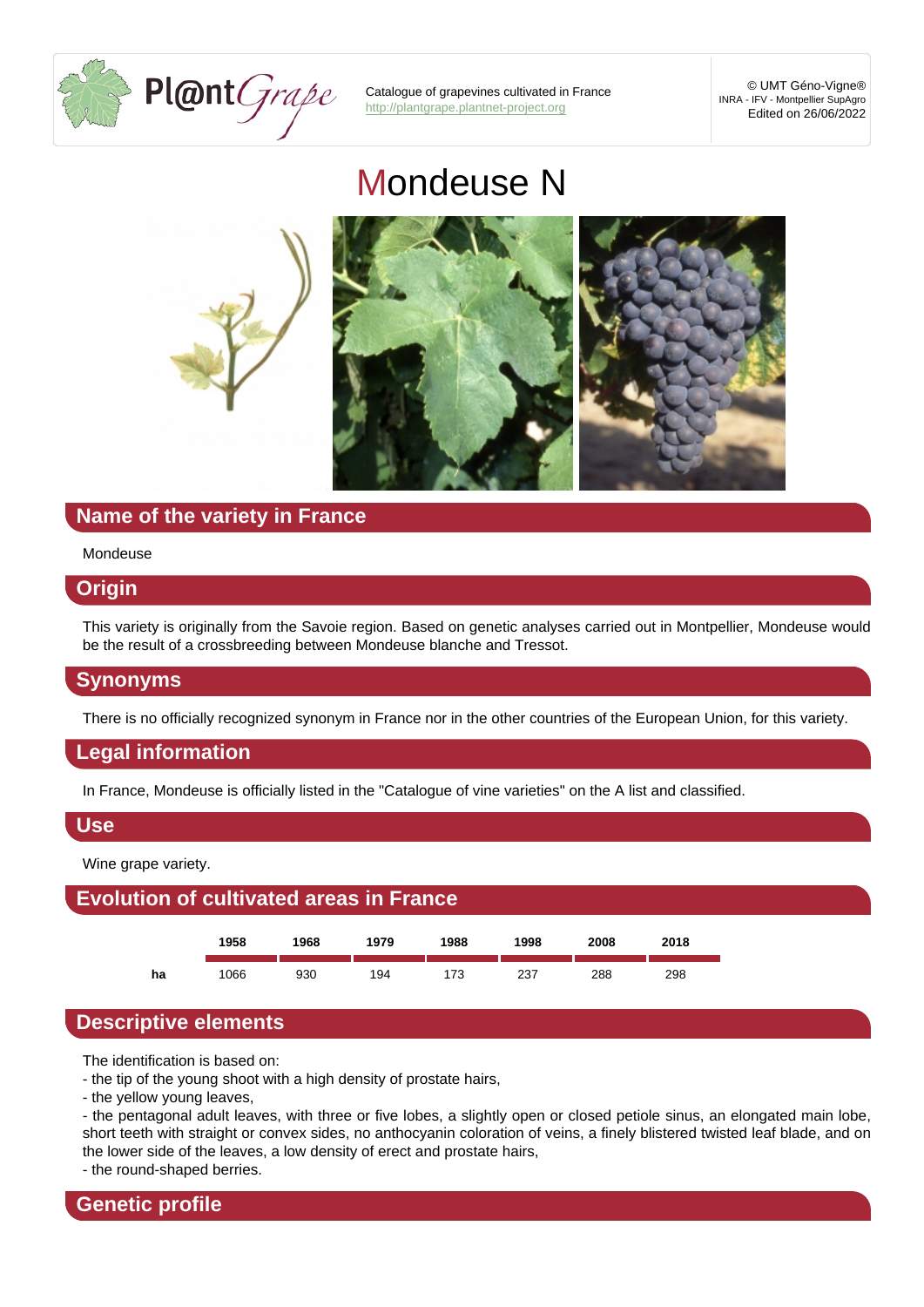|           | Allel 1            | 131 | 223 | 239 | 186 | 194 | 246 | 238 | 216 | 239 |
|-----------|--------------------|-----|-----|-----|-----|-----|-----|-----|-----|-----|
|           | Allel <sub>2</sub> | 137 | 229 | 260 | 186 | 194 | 260 | 240 | 216 | 239 |
| Phenology |                    |     |     |     |     |     |     |     |     |     |

Bud burst: same as Chasselas.

Grape maturity: mid-season, 3 weeks after Chasselas.

## Suitability for cultivation and agronomic production

Mondeuse has good vigor and must be pruned short. Mondeuse is however susceptible to chlorosis and to drought. It is well adapted to clay-limestone screes and stony hillsides.

## Susceptibility to diseases and pests

Mondeuse is not very susceptible to grey rot and to phomopsis. However, it is sensitive to mites, powdery and downy mildew.

## Technological potentiality

The bunches are medium to large size and the berries are medium in size. Mondeuse produces very characteristic, tannic, colored, fragrant wines that are suited to ageing. This variety's sugar potential is moderate with a good acidity.

## Clonal selection in France

The four certified Mondeuse clones carry the numbers 368, 822, 926 and 1326.

A conservatory of twenty or so clones was planted in the French department of Savoie between 2014 and 2015.

## Bibliographic references

- Catalogue des variétés et clones de vigne cultivés en France. Collectif, 2007, Ed. IFV, Le Grau-du-Roi, France.
- Documentary collections of the Centre de Ressources Biologiques de la Vigne de Vassal-Montpellier, INRAE Montpellier SupAgro, Marseillan, France.
- Dictionnaire encyclopédique des cépages et de leurs synonymes. P. Galet, 2015, Ed. Libre&Solidaire, France.
- Traité général de viticulture, Ampélographie. P. Viala and V. Vermorel, 1901-1909, Ed. Masson, Paris, France.

## Description of clones certified in France

|           | Identity and availability                   |                                   | Agronomic data      |                               | Technological data |                                        |  |
|-----------|---------------------------------------------|-----------------------------------|---------------------|-------------------------------|--------------------|----------------------------------------|--|
|           | Origin                                      | <b>Selection</b>                  | Fertility           | <b>Production level</b>       | Sugar level        | Color potential                        |  |
| Clone no. | Year of certification                       | Agronomic references              | <b>Bunch weight</b> | Vigor                         | Titrable acidity   | <b>Tannic structure</b>                |  |
|           | Surface area used for<br>propagation (year) |                                   | Berry size          | Susceptibility to grey<br>rot | Aromatic intensity | Oenological suitability                |  |
|           | Savoie                                      | <b>ENTAV</b>                      | low to medium       | low to medium                 | medium to high     |                                        |  |
| 368       | 1978                                        | Domaine de l'Espiguette<br>Savoie | low                 |                               | medium             |                                        |  |
|           | $0.53$ ha                                   |                                   | medium to high      | medium to high                |                    | representative wines of<br>the variety |  |
|           |                                             |                                   |                     |                               |                    |                                        |  |
|           | Savoie                                      | <b>ENTAV</b>                      | low to medium       | low to medium                 | medium             |                                        |  |
| 822       | 1985                                        | Domaine de l'Espiguette<br>Savoie | low to medium       |                               | low to medium      |                                        |  |
|           |                                             |                                   |                     |                               |                    | representative wines of<br>the variety |  |
|           |                                             |                                   |                     |                               |                    |                                        |  |
|           | Savoie                                      | <b>ENTAV</b>                      | medium to high      | high                          | low to medium      |                                        |  |
| 926       | 1988                                        | Domaine de l'Espiguette<br>Savoie | high                |                               | medium             |                                        |  |
|           | $0.36$ ha                                   |                                   | high                |                               |                    | representative wines of<br>the variety |  |
|           |                                             |                                   |                     |                               |                    |                                        |  |